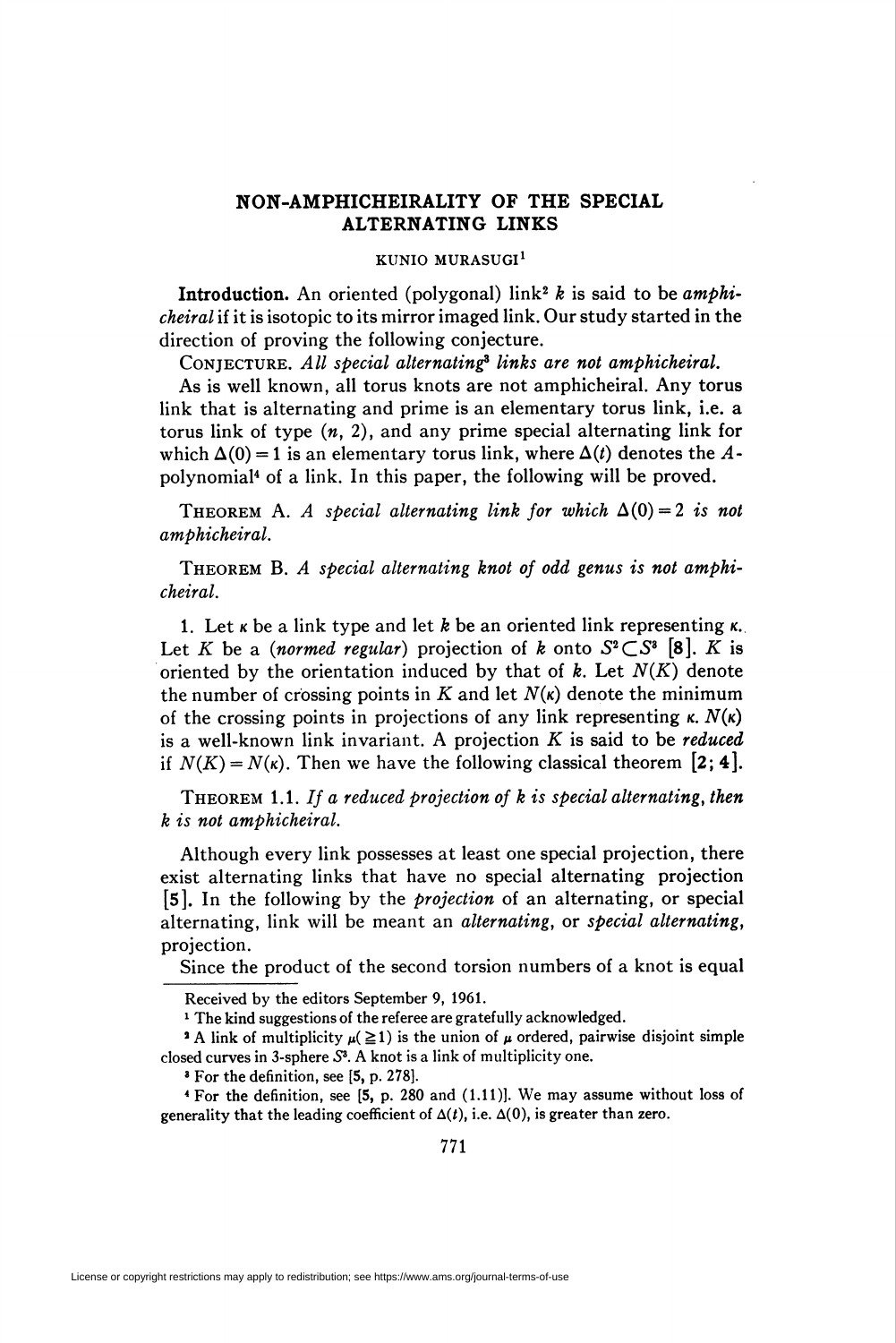to  $|\Delta(-1)|$ , Goeritz's Theorem [8, p. 30] simply implies the following

THEOREM 1.2. If  $|\Delta(-1)| \equiv 3 \pmod{4}$  then the knot is not amphicheiral.

2. Theorem B will be shown from Theorem 1.2 and the following

LEMMA 2.1. If  $k$  is a special alternating knot of genus  $m$ , then  $|\Delta(-1)| \equiv 2m + 1 \pmod{4}$ .

PROOF. The A-polynomial of k is of the form  $\begin{bmatrix} 1 \\ 5 \end{bmatrix}$ :

$$
\Delta(t) = a_0 - a_1t + a_2t^2 + \cdots + (-1)^i a_i t^i + \cdots + a_{2m}t^{2m},
$$

where  $a_0, a_1, \cdots, a_{2m} > 0$ . Then we have  $\Delta(-1) = \sum_{i=0}^{2m} a_i > 0$ . Since  $a_j = a_{2m-j}$ , for  $j = 0, 1, \cdots, m$ , it follows that  $\Delta(-1)$  $= 2(a_0+a_1+\cdots+a_{m-1})+a_m$ . On the other hand, since  $\Delta(1)$  $=\sum_{i=0}^{2m} (-1)^{i} a_i = 1$  [5], we have

$$
\Delta(-1) = 2(a_0 + a_1 + \cdots + a_{m-1})
$$
  
+  $(-1)^m \{ 1 - 2[a_0 - a_1 + \cdots + (-1)^{m-1}a_{m-1}] \}$   
=  $2 \{ [1 + (-1)^{m+1}] a_0 + [1 + (-1)^{m+2}] a_1 + \cdots$   
+  $[1 + (-1)^{2m}] a_{m-1} \} + (-1)^m$   
=  $(-1)^m = 1 + 2m \pmod{4}.$ 

3. Let G be a (finite planar), directed or undirected, graph. A sequence  $P = (a_0, A_1, a_1, \cdots, A_n, a_n)$ ,  $a_i$  and  $A_j$  denoting vertices and edges, is an *undirected path* in G from  $a_0$  to  $a_n$  if  $a_0, a_1, \cdots, a_{n-1}$ are all distinct and if  $a_{j-1}$  and  $a_j$  are two ends in G of  $A_j$  for  $j=1, 2, \dots, n$ . Specially a path P is said to be *directed* from  $a_0$ to  $a_n$  if  $A_j$  are directed from  $a_{j-1}$  to  $a_j$ . A path is called a *circuit* (or *n-circuit*) if  $a_0 = a_n$ . The valency of a vertex is defined as the number of edges in G incident to it.

Now let K be a projection of a link k. Then we can uniquely define a graph  $G(K)$  and a dual graph  $G^*(K)$  of K [5]. To each crossing in K there correspond a unique edge of  $G(K)$  and a unique edge of  $G^*(K)$ . Each edge of  $G(K)$  is directed in such a way that it crosses the overpassing segment from left to right at the crossing point corresponding to it. Thus  $G(K)$  and  $G^*(K)$  are directed. If k is a special alternating link, then we can choose the graph  $G(K)$  in such a way that the valency of each vertex of  $G(K)$  is even and  $G(K)$  is the union of directed circuits.

Conversely given an undirected graph G, there are exactly two alternating projections. One is the projection of the mirror imaged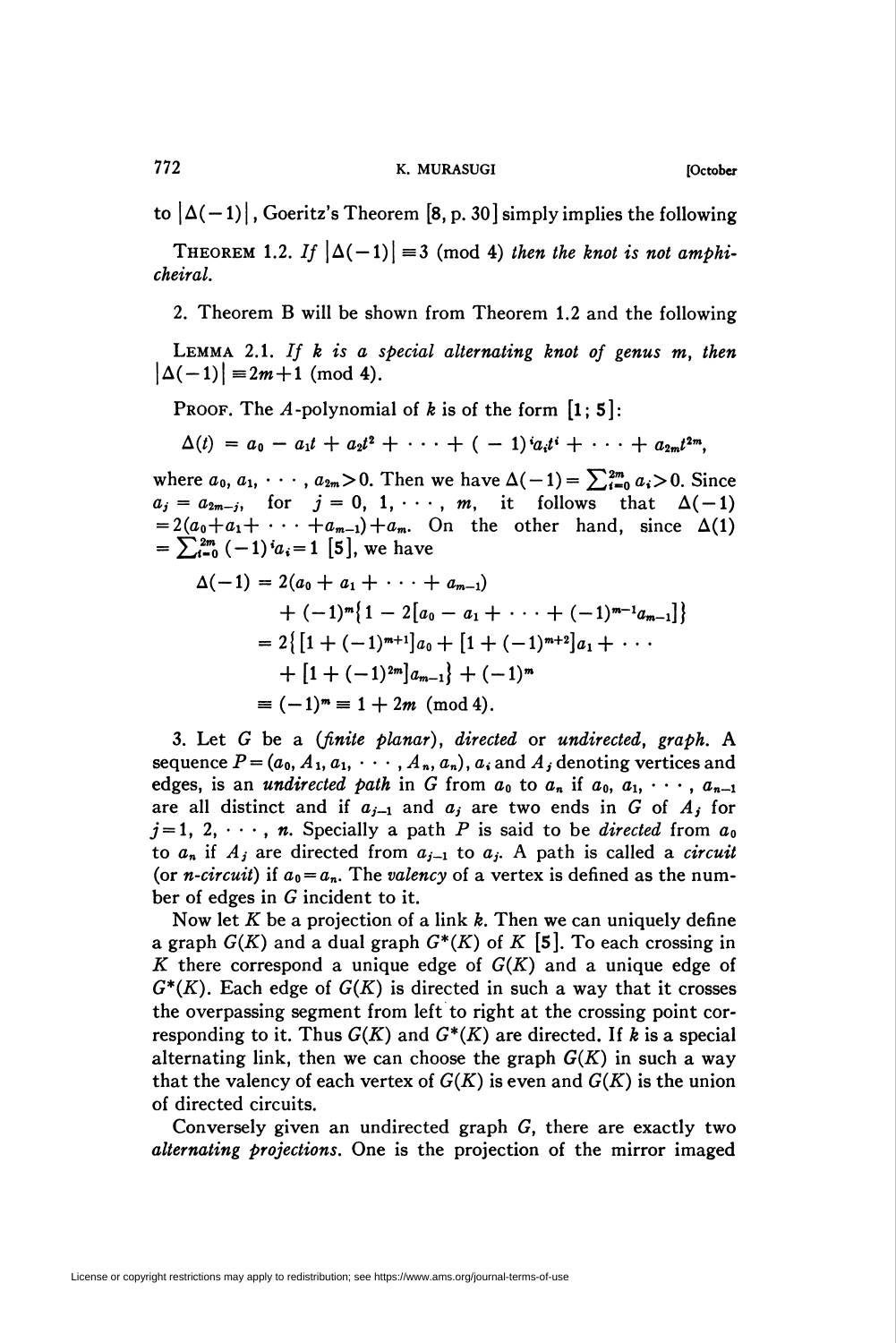link of the other. If they are oriented, then G is directed. Since the  $A$ -polynomial of a mirror imaged link coincides with that of an original link, the A -polynomial of the alternating link induced from a given graph G is uniquely determined. Thus we can call it the  $A$ polynomial of G.

We can assume, hereafter, that  $G(K)$  and  $G^*(K)$  are connected and contain no 1-circuit.

A projection K is of the bridge form of type  $(p_1, p_2, \dots, p_r)$  if  $G(K)$  or  $G^*(K)$  consists of r paths  $P_1, P_2, \cdots, P_r$  from a vertex u to another vertex  $v$ , having no common vertices except  $u$  and  $v$ , where  $P_i$  contain  $p_i$  vertices other than u and v. k is called, then, a bridge link of type  $(p_1, p_2, \dots, p_r)$ . If k is a special alternating bridge link of type  $(p_1, p_2, \dots, p_r)$ , then in  $G(K)$ , r is always even, and one half of  $r$  paths are directed from  $u$  to  $v$  and the other half are directed reversely. The number of vertices of  $G(K)$  equals<sup>6</sup>  $d(K) + 1$ . For example, the special alternating bridge link of type  $(p, q)$  coincides with the torus link of type  $(p+q+2, 2)$ . Moreover, a special alternating knot of genus one is an alternating bridge knot of type  $(p, q, r)$ .

4. To characterize the links for which  $\Delta(0) = 2$ , we need the following

LEMMA 4.1. Let  $G$  be the directed graph of a projection  $K$  of a special alternating link and let G' be the directed graph obtained from G by removing a directed circuit C. Denoting the A-polynomials of G and G' by  $\Delta(t)$  and  $\Delta'(t)$  respectively, we have

(4.1) 
$$
\Delta(0) \geq \Delta'(0) + 2^{n-1} - 1,
$$

where n denotes the number of vertices in  $C\cap G'$ .

PROOF. Let us denote  $I_{p,q}(i,j)$  the  $p \times q$  matrix whose elements are all zero except the  $(i, j)$  element, which is equal to one. By definition, then, knot matrices<sup>6</sup> M, M' of G, G' are of the forms:

 $\begin{bmatrix} A_{\mathbf{0} \mathbf{0}} & A_{\mathbf{0} \mathbf{1}} & \cdots & A_{\mathbf{0},n} \end{bmatrix}$  $M =$ n+l  $\begin{pmatrix} \cdots & \cdots & \cdots & \cdots & \cdots \\ A_{n+1,0} & A_{n+1,1} & \cdots & A_{n+1,n+1} \end{pmatrix}$ ,  $M' = \begin{pmatrix} 1 & \cdots & 1 \\ A_{n+1,0} & A_{n+1,n+1} \end{pmatrix}$ 

where  $A_{0i} = -I_{n,pi}(i, 1), A_{j,0} = -I_{p_i,n}(p_j, j+1), A_{n,0} = -I_{p_n,n}(p_n, 1),$ 

 $\bullet$   $d(k)$  or  $d(K)$  denotes the degree of the A-polynomial  $\Delta(t)$  of k.

 $\bullet$  By the knot matrix of G is meant the knot matrix of the alternating link induced by  $G$ . For the definition and properties of a knot matrix, and for the matrix notations, see [5; 6].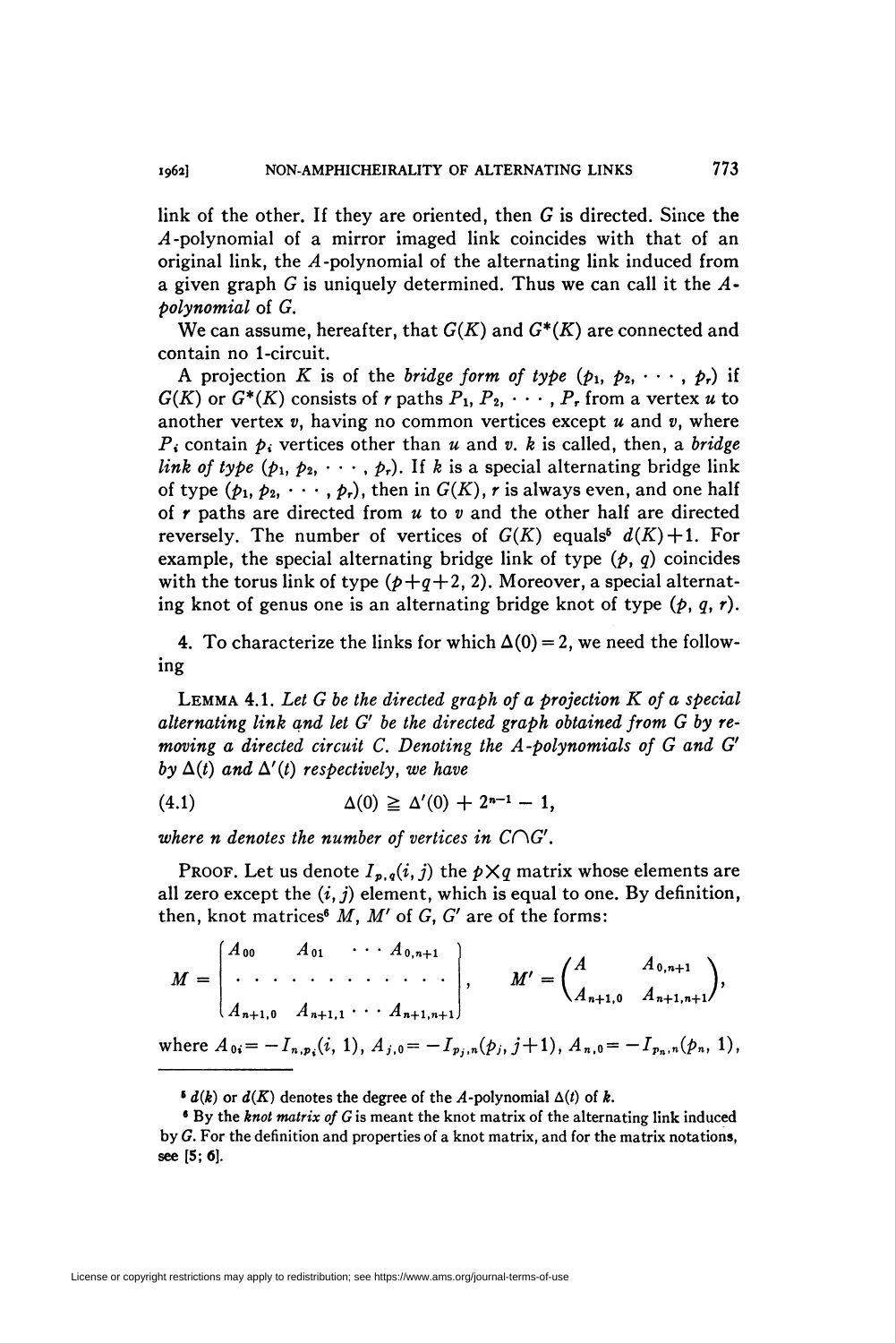774 K. MURASUGI [October

$$
A_{kk} = I - \sum_{i=1}^{p_k-1} I_{p_k, p_k}(i, i+1),
$$

 $(i = 1, \dots, n, j = 1, \dots, n - 1, k = 1, \dots, n, p_l \ge 0 \text{ for all } l),$ 

 $A = A_{00} - I$ , I denoting the identity matrix, and  $A_{ij} = 0$  $(i, j = 1, \dots, n+1, i \neq j)$ .  $A_{00}$  and A correspond to n common vertices in  $C\cap G'$ . Since  $\Delta(0) = \det \tilde{M}(n, n)$  and  $\Delta'(0) = \det \tilde{M}'(n, n)$  by definition, it follows easily that

$$
\Delta(0) = \Delta'(0) + \sum_{\substack{1 \le i_1 < i_2 < \cdots < i_k \le n-1 \\ \lambda = 1, 2, \cdots, n-1}} \det N_{i_1 i_2 \cdots i_k};
$$

 $N_{i_1i_2\cdots i_k}$  is the matrix obtained from  $\tilde{M}'(n, n)$  by replacing the  $i_j$ -row  $(1 \leq j \leq \lambda)$  by  $R_{i_j} = I_{1,n+s-1}(1, i_j) - I_{1,n+s-1}(1, i_j+1)$ , where s denotes the number of columns of  $A_{0,n+1}$  and we define  $R_{n-1}$  $= I_{1,n+s-1}(1, n-1)$ . To prove (4.1) it is sufficient to show that det  $N_{i_1i_2\cdots i_k}>0$ . This is obvious from Lemma 2.4 (i) in [5], since  $N_{i_1\cdots i_k}$  is of strongly special type on the row.<sup>7</sup> q.e.d.

If  $n = 2$ , the Lemma 4.1 is sharpened as follows.

LEMMA 4.2.  $\Delta(0) = \Delta'(0) + \Delta''(0)$ , where  $\Delta''(t)$  denotes the A-polynomidl of the graph obtained from G' by identifying two common vertices.

By using Lemma 4.1, we can complete the characterization. In fact, we have

LEMMA 4.3. A prime special alternating link k for which  $\Delta(0) = 2$  is a special alternating bridge link of type  $(p, q, r, s)$ , where  $p+q+r+s+1$  $= d(k)$ , and conversely.

PROOF. Let K be a projection of k and let  $G'$  be the graph obtained in Lemma 4.1. Then (4.1) shows that  $2 = \Delta(0) \ge \Delta'(0) + 2^{n-1}-1$ . This implies that  $\Delta'(0) = 1$  and  $n = 2$ , since k is prime. Thus K is of the form as is required in the lemma. It is obvious that  $p+q+r+s+1$  $= d(k)$ . Converse is clear.

5. To prove Theorem A, some lemmas on  $N(\kappa)$  will be required. In Lemmas 5.1-5.3, k need not be alternating.

LEMMA 5.1. For any nontrivial link k,  $N(\kappa) \ge d(k) + 1$ . Equality holds if and only if k is an elementary torus link.

This is obvious from  $\left[1; 5\right]$ .

LEMMA 5.2. For any special projection  $K$  of any link  $k$  for which  $\Delta(0) = 2$ ,  $N(K) \geq d(k)+3$ .

<sup>7</sup> For the definition, see [5, p. 289].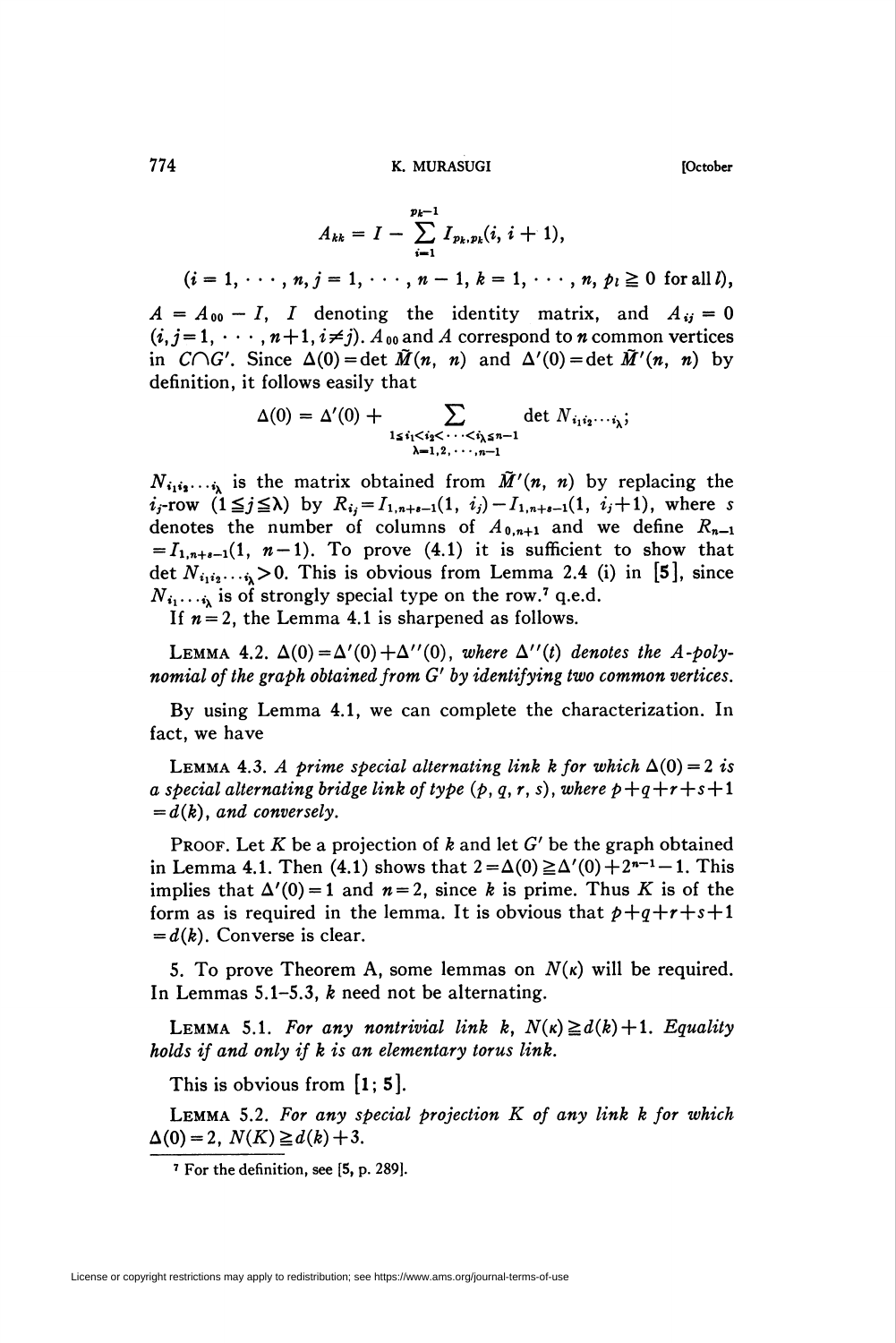PROOF. From Lemma 5.1, we see that  $G(K)$  contains at least  $d(k) + 1$  edges. Since K is special, the valencies of all vertices must be even. If the valency of each vertex is two, then  $G$  is a circuit, since G is connected. Thus we have  $\Delta(0) = 1$ , which is a contradiction. If only one vertex is of valency four, then G consists of two circuits having one vertex in common, from which it follows that  $\Delta(0) = 1$ . Thus G contains at least two vertices of valency  $\geq 4$ . It follows that  $N(K)\geq d(K)+3.$ 

LEMMA 5.3. For any nonspecial projection  $K$  of any link,  $N(K)$  $> d(K) + 3.$ 

**PROOF.** We can define a matrix for any link  $[5, 6]$ . Then Corollary 1.40 in [5] can be extended as follows. Let  $K = K_1 * K_2 * \cdots * K_n$  $(p\geq 2)$ ,<sup>8</sup> and let  $\Delta_i(t)$  denote the A-polynomials of  $K_i$ . Then we have

(5.1) 
$$
\Delta(0) = \prod_{i=1}^{p} \Delta_i(0) \text{ and } d(K) = \sum_{i=1}^{p} d(K_i).
$$

Thus all  $\Delta_i(0)$  except one, say  $\Delta_p(0)$ , are equal to one, and  $\Delta_p(0) = 2$ . Hence from Lemmas 5.1, 5.2 we have

$$
(5.2) \qquad N(K_i) \ge d(K_i) + 1 \quad \text{and} \quad N(K_p) \ge d(K_p) + 3.
$$

Consequently it follows from  $(5.1)$  and Lemma 3.29 in  $[5]$ ,

$$
N(K) = \sum_{i=1}^{p-1} (d(K_i) + 1) + d(K_p) + 3
$$
  
= 
$$
\sum_{i=1}^{p} d(K_i) + (p - 1) + 3
$$
  
= 
$$
d(K) + p + 2 > d(K) + 3,
$$
 q.e.d.

Now any special alternating bridge link k of type  $(p, q, r, s)$ possesses a projection K with  $d(K)+3$  crossing points, which is reduced and special alternating. Thus from Theorem 1.1 it follows that  $k$  is not amphicheiral. Combining with Lemma 4.2, we have Theorem A.

APPENDIX. Since a special alternating bridge link of type  $(0, 0, p, q)$   $(p, q \ge 0)$  is of two bridges, we can prove the non-amphicheirality of links of this kind by means of a theorem of H. Schubert [9]. In fact, we see that  $\alpha = 2pq+3p+3q+4$  and  $\beta = 2p+3$  or  $2q+3$ , where  $(\alpha, \beta)$  denotes the normal form of this link [7; 9]. From this it is easy to show that  $\beta^2 \neq -1$  (mod 2 $\alpha$ ).

<sup>8</sup> For the definition, see [5, p. 293].